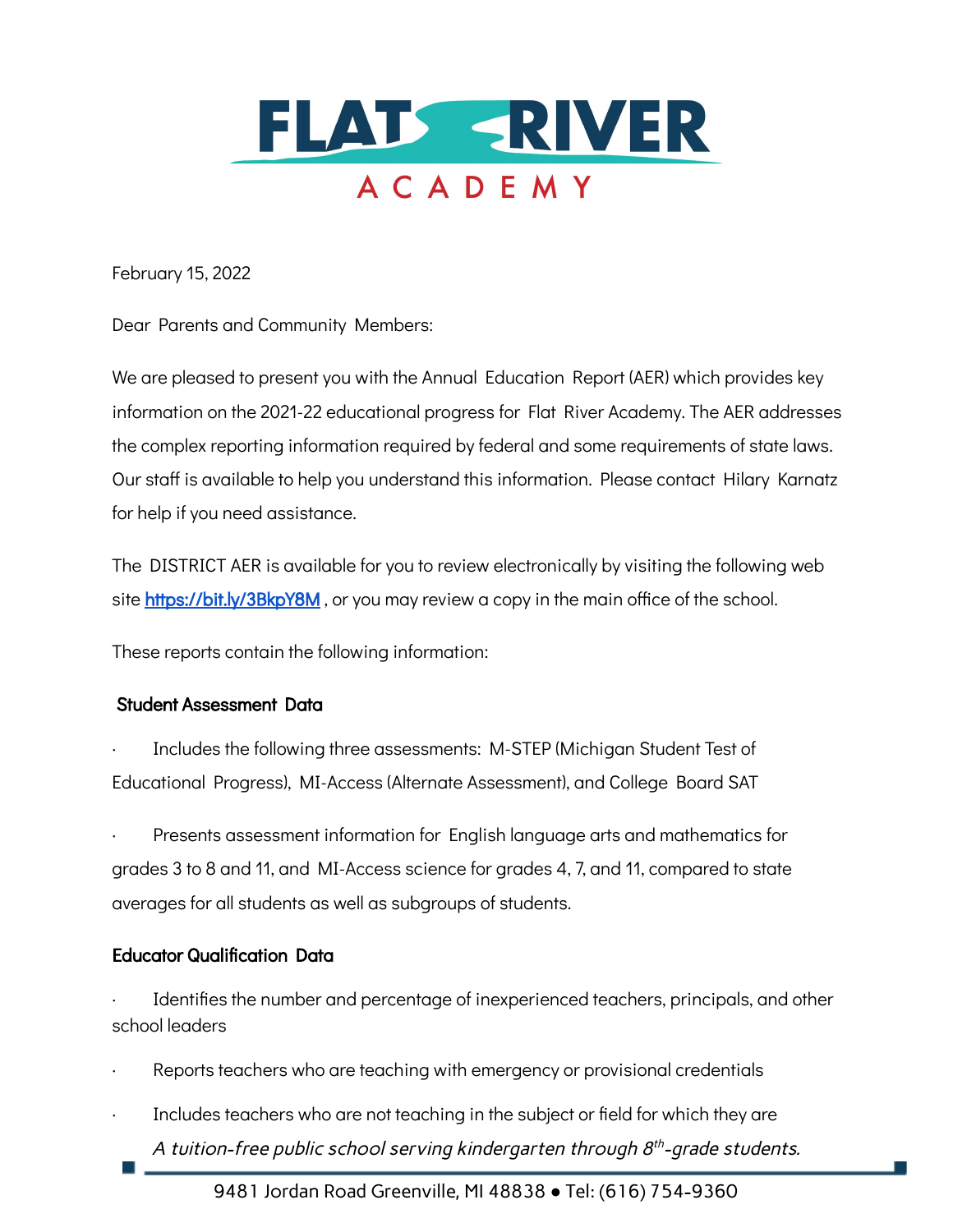

certified

## NAEP Data (National Assessment of Educational Progress)

Provides state results of the national assessment in mathematics and reading every other year in grades 4 and 8

## Civil Rights Data

Provides information on school quality, climate and safety

Review the table below listing our schools. For the 2021-22 school year, schools were identified based on previous years' performance using definitions and labels as required in the Every Student Succeeds Act (ESSA). A Targeted Support and Improvement (TSI) school is one that had at least one underperforming student subgroup in 2018-19. An Additional Targeted Support (ATS) school is one that had a student subgroup performing at the same level as the lowest 5% of all schools in the state in 2017-18. A Comprehensive Support and Improvement (CSI) school is one whose performance was in the lowest 5% of all schools in the state or had a graduation rate at or below 67% in 2016-17. Some schools are not identified with any of these labels. In these cases, no status label is given.

| School Name               | Key Initiative to Accelerate<br>Status Label |             |  |
|---------------------------|----------------------------------------------|-------------|--|
| <b>Flat River Academy</b> | No Label given                               | Achievement |  |
|                           |                                              |             |  |

State law requires that we also report additional information.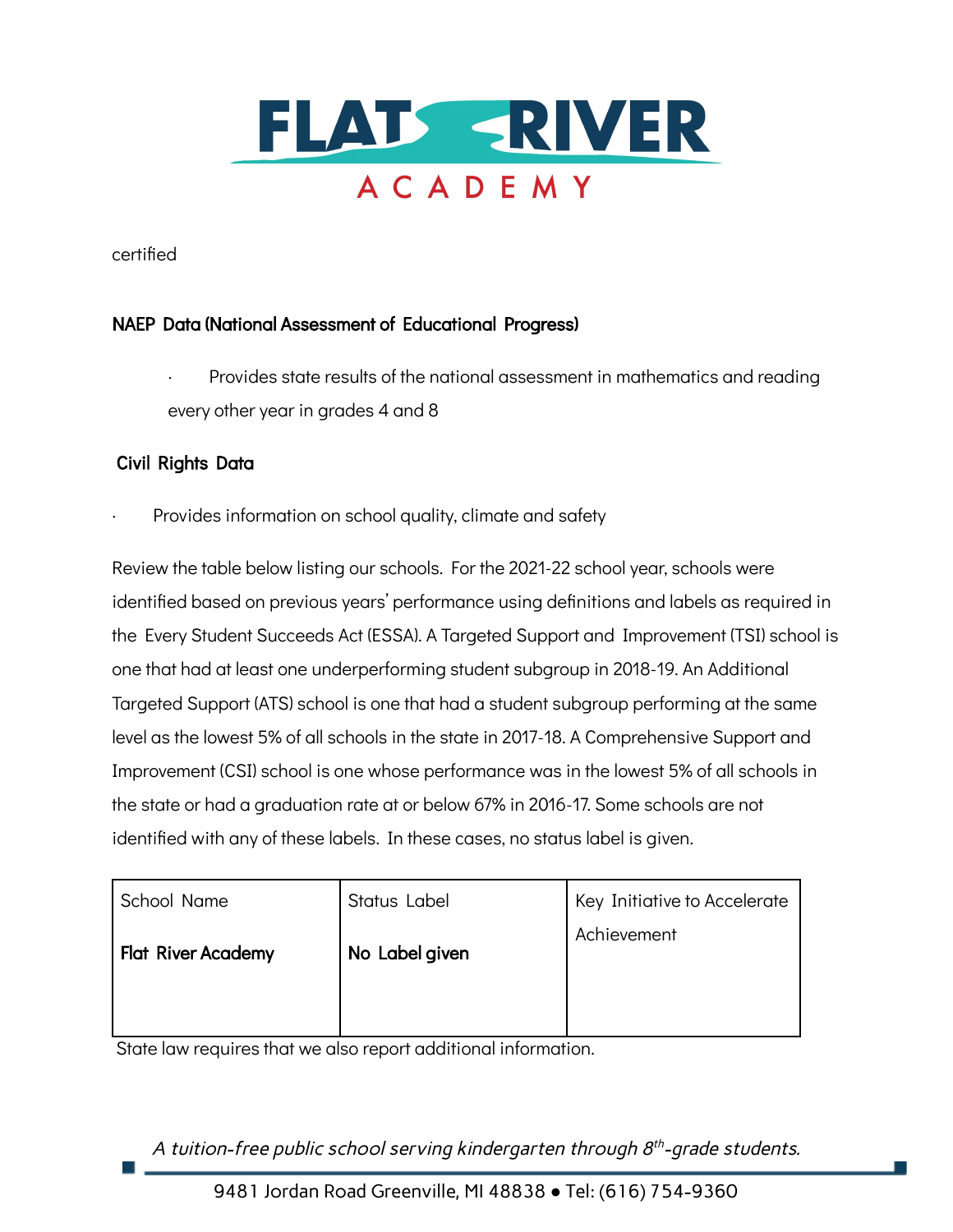

# 1. PROCESS FOR ASSIGNING PUPILS TO THE SCHOOL

- Initial enrollment Flat River Academy is a charterschool. The application period shall be a minimum of two weeks in duration each year, with evening and/or weekend times available.
- Flat River Academy shall accept applications all year. If openings occur during the academic year, students shall be enrolled. If openings do not exist, applicants shall be placed on the official waiting list. The waiting list shall cease to exist at the beginning of the next application period.
- In the event there are openings in the class for which students have applied, students shall be admitted according to the official waiting list. The position on the waiting list shall be followed in the order of which the applications were submitted. If there is no waiting list, students shall be admitted on a first-come, first-served basis. The academy will also utilize "sibling preference" to move siblings of currently enrolled students to the top of the waiting list.
- Flat River Academy, being an equal opportunity educational institution, shall be committed to good-faith affirmative action efforts to seek out, create and serve a diverse student body.
- Re-enrollment process Flat River Academy shall notifyparents or guardians of all enrolled students of the deadline for notifying Flat River Academy that they wish to re-enroll their child.
- The Flat River Academy Board has a sibling preference policy, the re-enrollment notice must also request that the parent or guardian indicate whether a sibling(s) seeks to enroll for the upcoming academic year.
- An enrolled student who does not re-enroll by the specified date can apply to Flat River Academy during the application period for new students.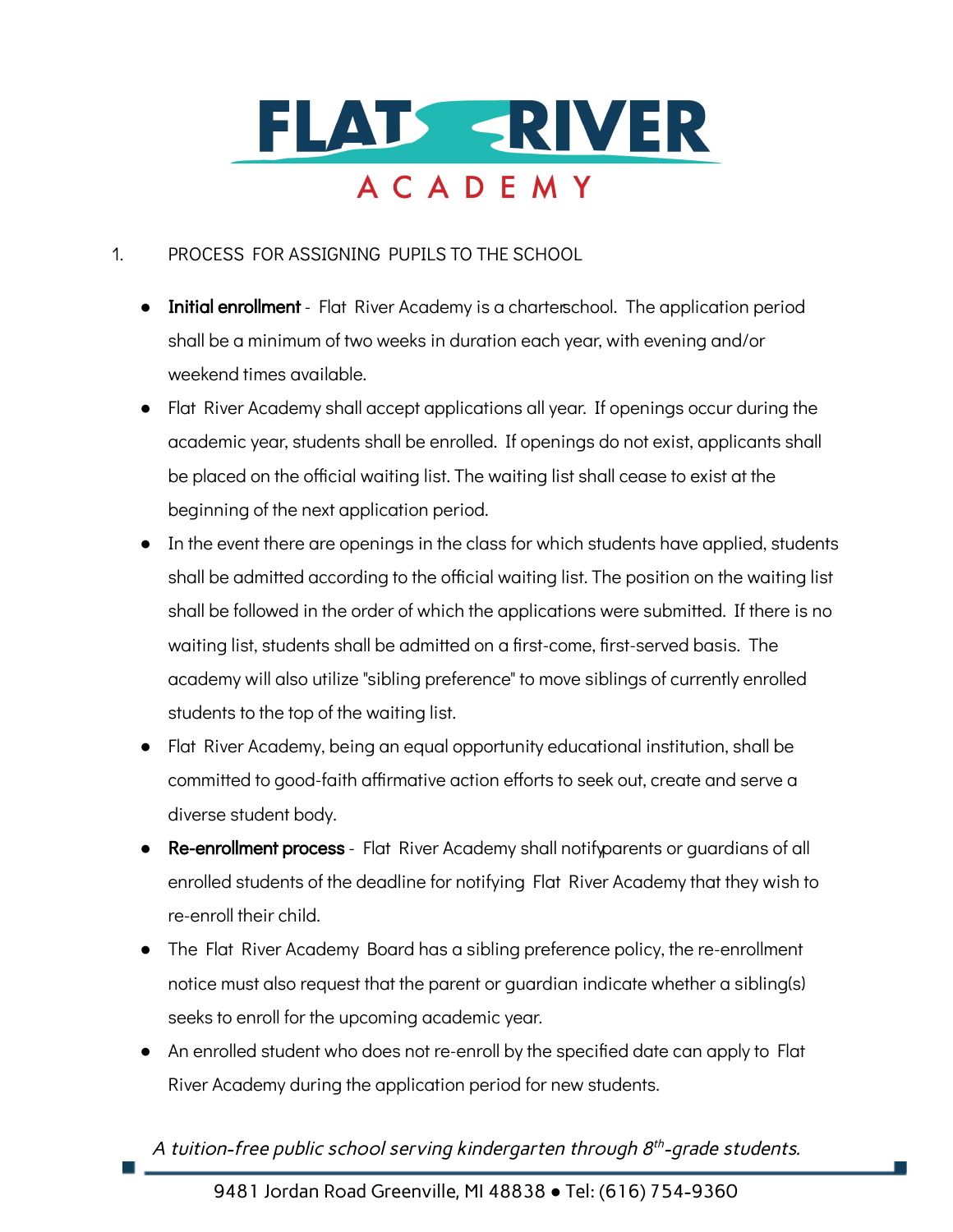

- An applicant on the waiting list at the time a new application period begins must reapply as a new student.
- After collecting the parent or guardian responses, Flat River Academy must determine the following:
	- The number of students who have re-enrolled per grade or grouping level.
	- The number of siblings seeking admission for the upcoming academic year per grade.
	- If space is unavailable, Flat River Academy must develop a waiting list for siblings of re-enrolled students.
	- The number of spaces remaining, per grade, after enrollment of current students and siblings.
- 2. THE STATUS OF THE 3-5 YEAR SCHOOL IMPROVEMENT PLAN
	- Flat River Academy continues to progress in each area of academic growth and improvement.
		- All students will become proficient in Math.
		- All students will become proficient in Reading.
		- All students will become proficient in writing.
	- Flat River Academy provides professional development and support for teachers to implement high quality instruction and curriculum across disciplines.
	- Small class sizes and targeted student supports have increased our success in supporting students especially during a pandemic.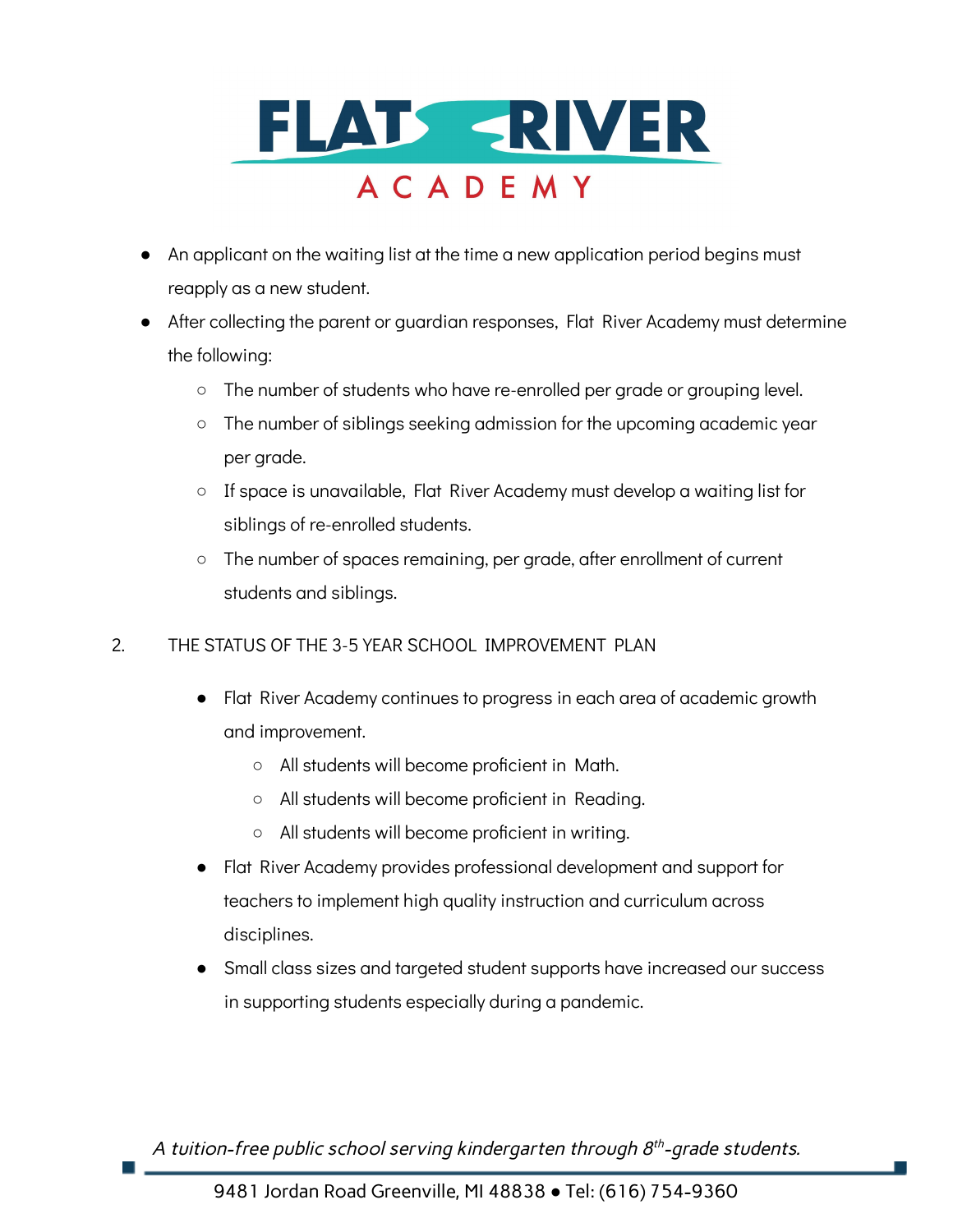

# 3. A BRIEF DESCRIPTION OF EACH SPECIALIZED SCHOOL

● Flat River Academy is a small charter school supporting approximately 140 students in grades K-8th grade. With a strong focus on hands-on and personalized instruction, Flat River Academy uses a variety of instructional methods and student-centered approaches to motivate students and achieve academic excellence.

4. IDENTIFY HOW TO ACCESS A COPY OF THE CORE CURRICULUM, A DESCRIPTION OF ITS IMPLEMENTATION, AND AN EXPLANATION OF THE VARIANCES FROM THE STATE'S MODEL

● Curriculum can be accessed through this link: <https://www.flatriveracademy.org/curriculum-1>

5. THE AGGREGATE STUDENT ACHIEVEMENT RESULTS FOR ANY LOCAL COMPETENCY TESTS OR NATIONALLY NORMED ACHIEVEMENT TESTS

● NWEA MAP test is given to all students in Fall, Winter and Spring.

| Subject                                                         | Fall            | Winter | Spring | Growth        |
|-----------------------------------------------------------------|-----------------|--------|--------|---------------|
| <b>MATH</b><br>K-8-Percentage<br>of projected<br>growth met.    | <b>Baseline</b> | 462%   | 103%   | Above average |
| <b>READING</b><br>K-8-Percentage<br>of projected<br>growth met. | <b>Baseline</b> | 91%    | 139%   | Above average |